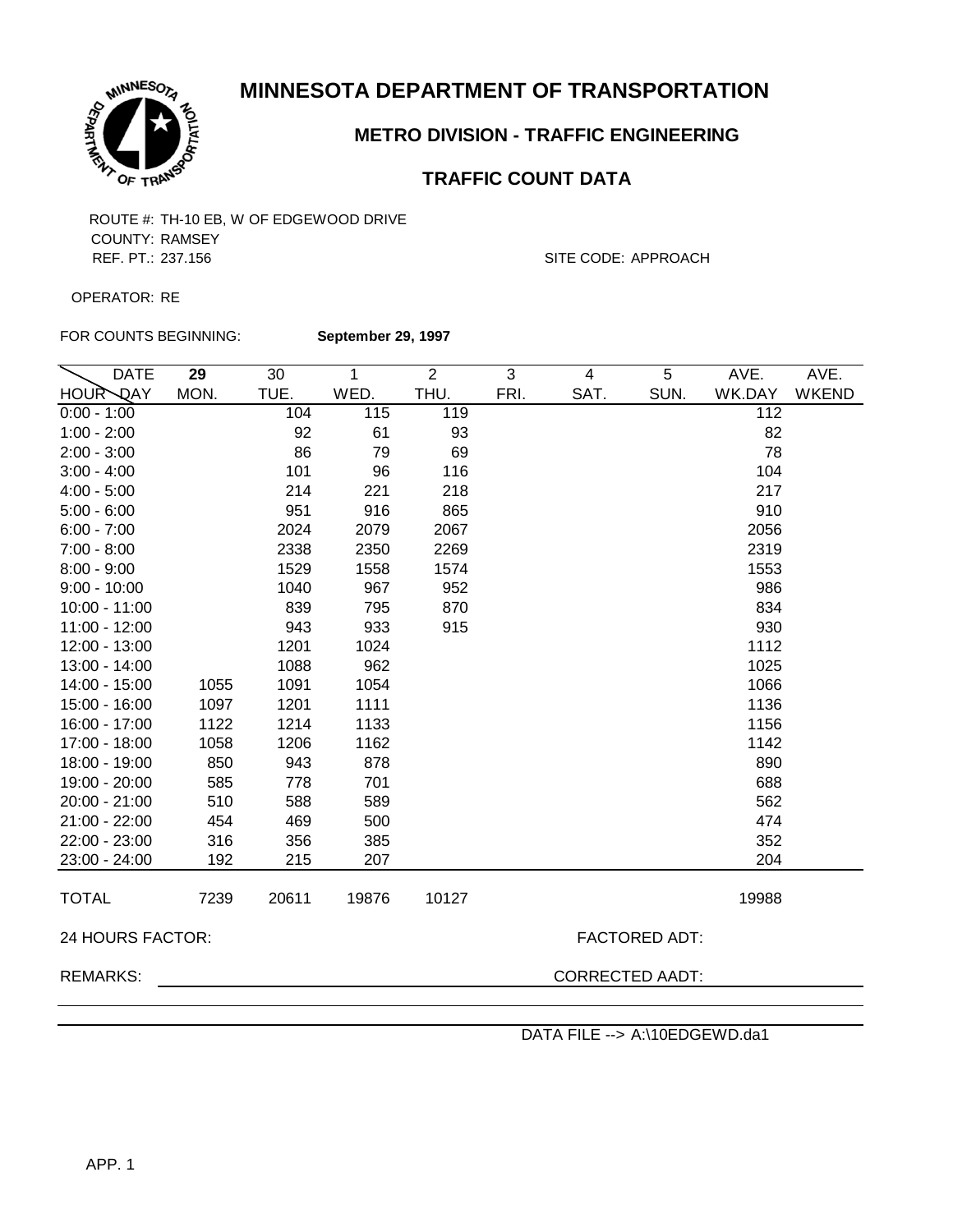

## **METRO DIVISION - TRAFFIC ENGINEERING**

## **TRAFFIC COUNT DATA**

ROUTE #: N/A COUNTY: RAMSEY

REF. PT.: 237.156 SITE CODE: APPROACH

OPERATOR: RE

FOR COUNTS BEGINNING:

| <b>DATE</b>     |      |      |      |      |      |      |      | AVE.   | AVE.  |
|-----------------|------|------|------|------|------|------|------|--------|-------|
| HOUR QAY        | MON. | TUE. | WED. | THU. | FRI. | SAT. | SUN. | WK.DAY | WKEND |
| $0:00 - 1:00$   |      |      |      |      |      |      |      |        |       |
| $1:00 - 2:00$   |      |      |      |      |      |      |      |        |       |
| $2:00 - 3:00$   |      |      |      |      |      |      |      |        |       |
| $3:00 - 4:00$   |      |      |      |      |      |      |      |        |       |
| $4:00 - 5:00$   |      |      |      |      |      |      |      |        |       |
| $5:00 - 6:00$   |      |      |      |      |      |      |      |        |       |
| $6:00 - 7:00$   |      |      |      |      |      |      |      |        |       |
| $7:00 - 8:00$   |      |      |      |      |      |      |      |        |       |
| $8:00 - 9:00$   |      |      |      |      |      |      |      |        |       |
| $9:00 - 10:00$  |      |      |      |      |      |      |      |        |       |
| $10:00 - 11:00$ |      |      |      |      |      |      |      |        |       |
| $11:00 - 12:00$ |      |      |      |      |      |      |      |        |       |
| 12:00 - 13:00   |      |      |      |      |      |      |      |        |       |
| 13:00 - 14:00   |      |      |      |      |      |      |      |        |       |
| 14:00 - 15:00   |      |      |      |      |      |      |      |        |       |
| 15:00 - 16:00   |      |      |      |      |      |      |      |        |       |
| 16:00 - 17:00   |      |      |      |      |      |      |      |        |       |
| 17:00 - 18:00   |      |      |      |      |      |      |      |        |       |
| 18:00 - 19:00   |      |      |      |      |      |      |      |        |       |
| 19:00 - 20:00   |      |      |      |      |      |      |      |        |       |
| $20:00 - 21:00$ |      |      |      |      |      |      |      |        |       |
| $21:00 - 22:00$ |      |      |      |      |      |      |      |        |       |
| 22:00 - 23:00   |      |      |      |      |      |      |      |        |       |
| 23:00 - 24:00   |      |      |      |      |      |      |      |        |       |
| <b>TOTAL</b>    |      |      |      |      |      |      |      |        |       |

24 HOURS FACTOR: FACTORED ADT:

REMARKS: CORRECTED AADT: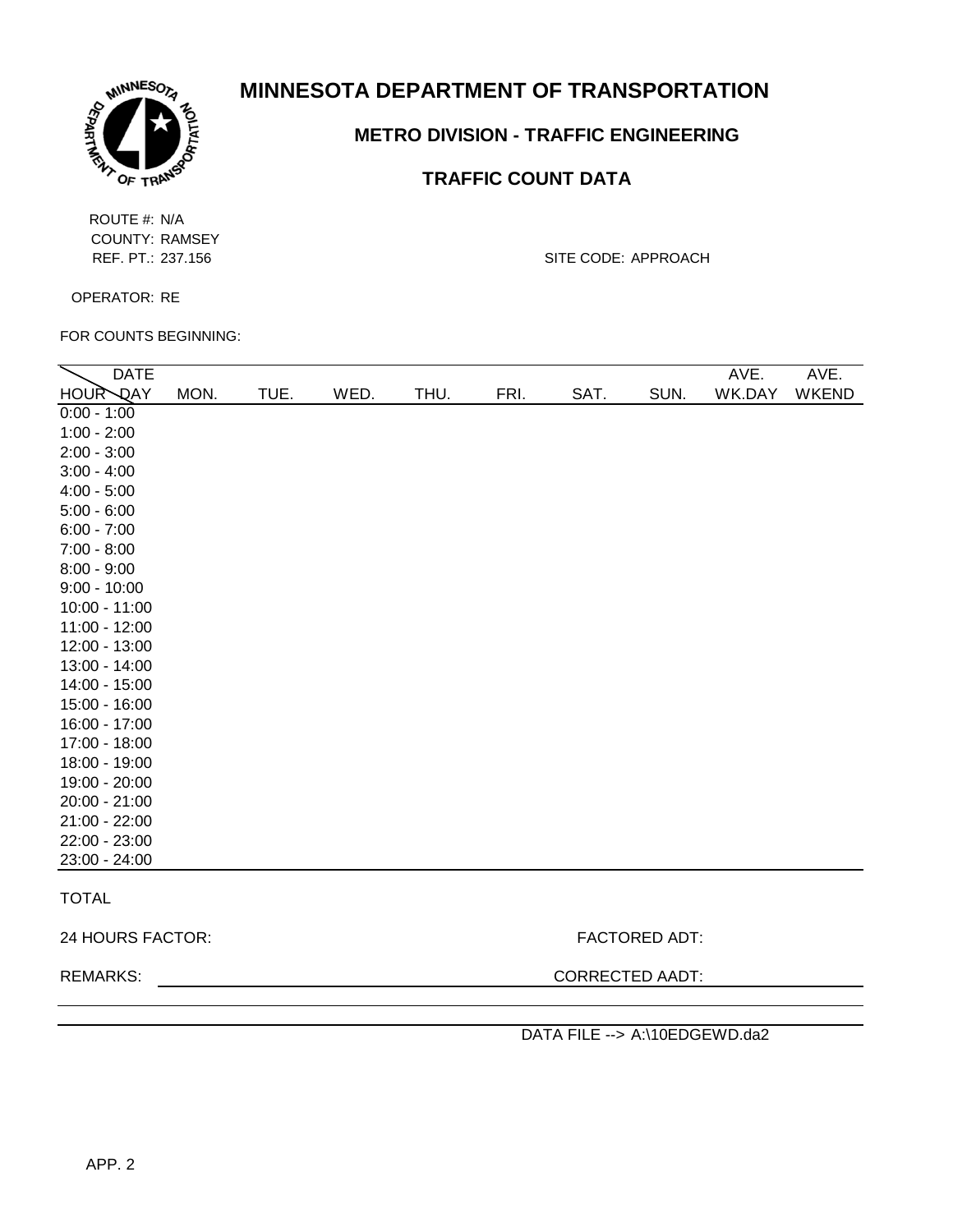

## **METRO DIVISION - TRAFFIC ENGINEERING**

## **TRAFFIC COUNT DATA**

COUNTY: RAMSEY REF. PT.: 237.156 SITE CODE: APPROACH

OPERATOR: RE

FOR COUNTS BEGINNING:

**September 29, 1997**

| <b>DATE</b>      | 29    | 30    | 1                      | $\overline{2}$ | 3    | $\overline{4}$ | 5                    | AVE.   | AVE.         |
|------------------|-------|-------|------------------------|----------------|------|----------------|----------------------|--------|--------------|
| <b>HOUR DAY</b>  | MON.  | TUE.  | WED.                   | THU.           | FRI. | SAT.           | SUN.                 | WK.DAY | <b>WKEND</b> |
| $0:00 - 1:00$    |       | 181   | 187                    | 195            |      |                |                      | 187    |              |
| $1:00 - 2:00$    |       | 119   | 122                    | 142            |      |                |                      | 127    |              |
| $2:00 - 3:00$    |       | 90    | 110                    | 79             |      |                |                      | 93     |              |
| $3:00 - 4:00$    |       | 76    | 72                     | 84             |      |                |                      | 77     |              |
| $4:00 - 5:00$    |       | 97    | 109                    | 101            |      |                |                      | 102    |              |
| $5:00 - 6:00$    |       | 252   | 263                    | 275            |      |                |                      | 263    |              |
| $6:00 - 7:00$    |       | 602   | 659                    | 617            |      |                |                      | 626    |              |
| $7:00 - 8:00$    |       | 928   | 944                    |                |      |                |                      | 936    |              |
| $8:00 - 9:00$    |       | 908   | 931                    |                |      |                |                      | 919    |              |
| $9:00 - 10:00$   |       | 846   | 757                    |                |      |                |                      | 801    |              |
| $10:00 - 11:00$  |       | 890   | 823                    |                |      |                |                      | 856    |              |
| $11:00 - 12:00$  |       | 1085  | 908                    |                |      |                |                      | 996    |              |
| 12:00 - 13:00    |       | 1223  | 1133                   |                |      |                |                      | 1178   |              |
| 13:00 - 14:00    |       | 1169  | 1033                   |                |      |                |                      | 1101   |              |
| 14:00 - 15:00    | 1384  | 1382  | 1341                   |                |      |                |                      | 1369   |              |
| 15:00 - 16:00    | 1933  | 1953  | 1959                   |                |      |                |                      | 1948   |              |
| 16:00 - 17:00    | 2265  | 2401  | 2358                   |                |      |                |                      | 2341   |              |
| 17:00 - 18:00    | 2296  | 2334  | 2240                   |                |      |                |                      | 2290   |              |
| 18:00 - 19:00    | 1296  | 1503  | 1470                   |                |      |                |                      | 1423   |              |
| 19:00 - 20:00    | 838   | 1042  | 978                    |                |      |                |                      | 952    |              |
| 20:00 - 21:00    | 678   | 800   | 774                    |                |      |                |                      | 750    |              |
| $21:00 - 22:00$  | 705   | 747   | 736                    |                |      |                |                      | 729    |              |
| 22:00 - 23:00    | 413   | 488   | 483                    |                |      |                |                      | 461    |              |
| 23:00 - 24:00    | 291   | 308   | 349                    |                |      |                |                      | 316    |              |
| <b>TOTAL</b>     | 12099 | 21424 | 20739                  | 1493           |      |                |                      | 20841  |              |
| 24 HOURS FACTOR: |       |       |                        |                |      |                | <b>FACTORED ADT:</b> |        |              |
| <b>REMARKS:</b>  |       |       | <b>CORRECTED AADT:</b> |                |      |                |                      |        |              |